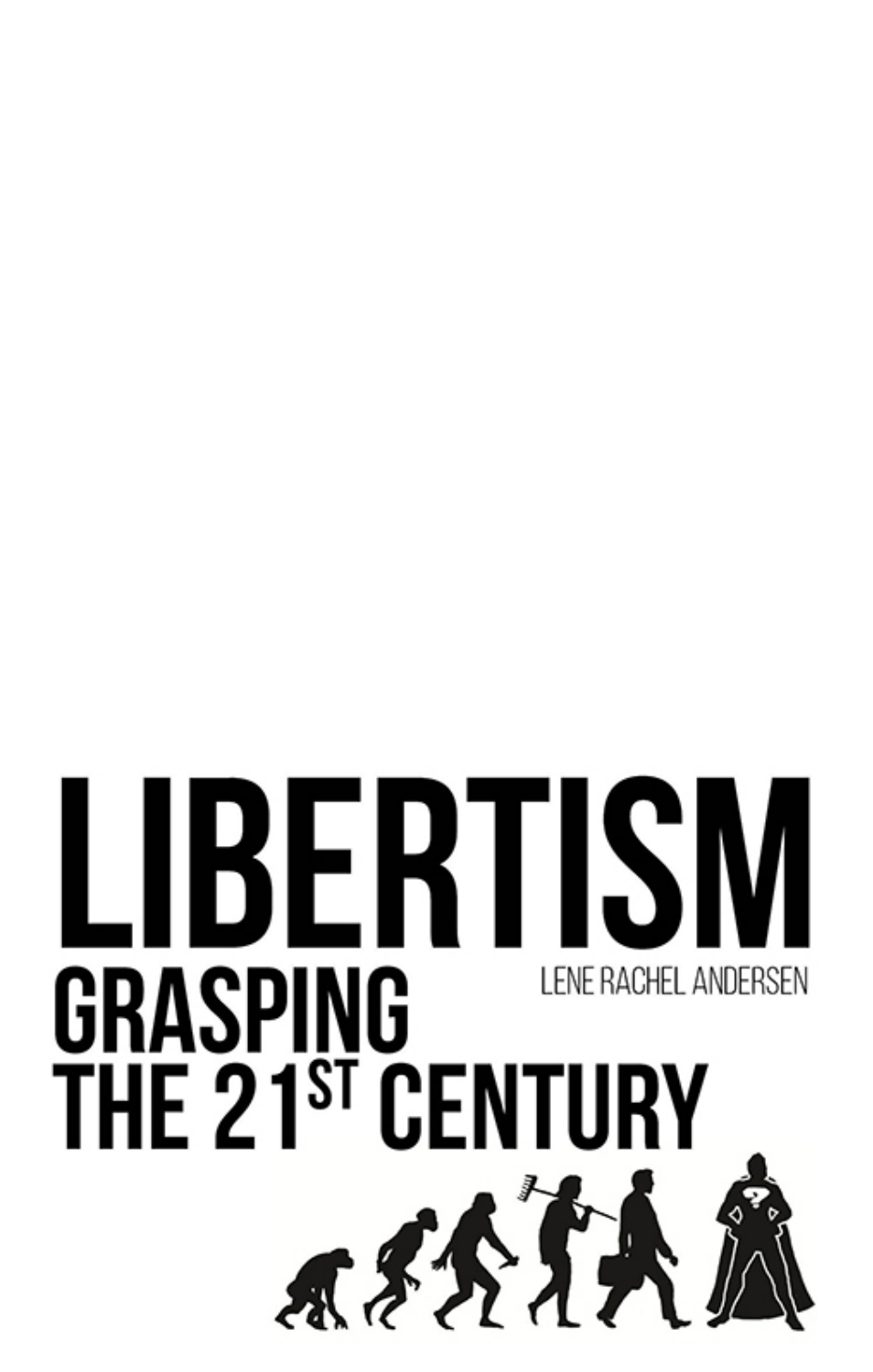# Libertism Grasping the 21<sup>st</sup> Century

By Lene Rachel Andersen

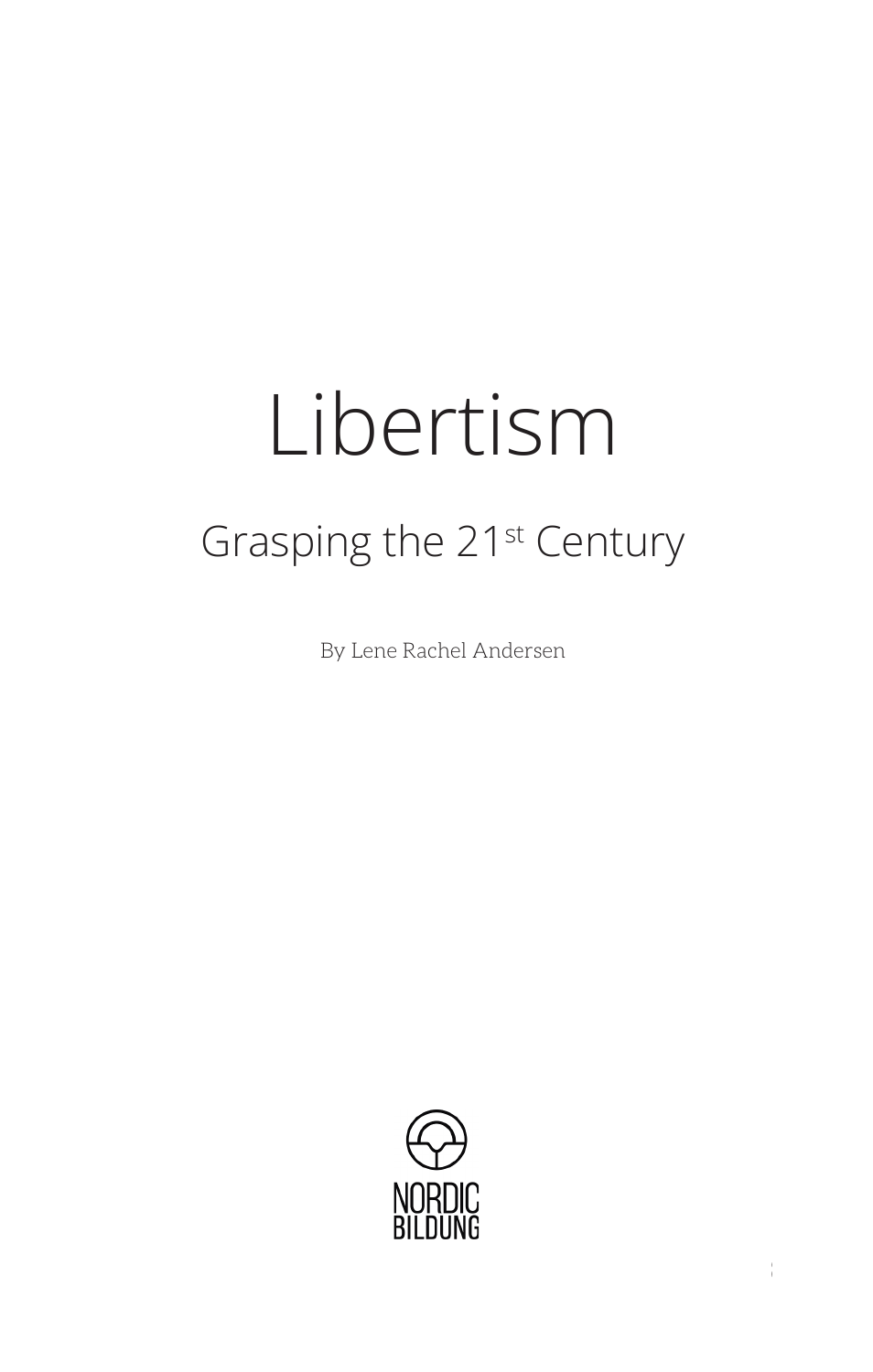#### Libertism: Grasping the 21<sup>st</sup> Century

© Lene Rachel Andersen & Nordic Bildung, 2022 www.nordicbildung.org

ISBN: 978-87-93791-14-5 E-Book ISBN: 978-87-93791-16-9

Cover: Alfred Nguyen & Lene Rachel Andersen Design & illustrations: Lene Rachel Andersen Print: Scandinavian Book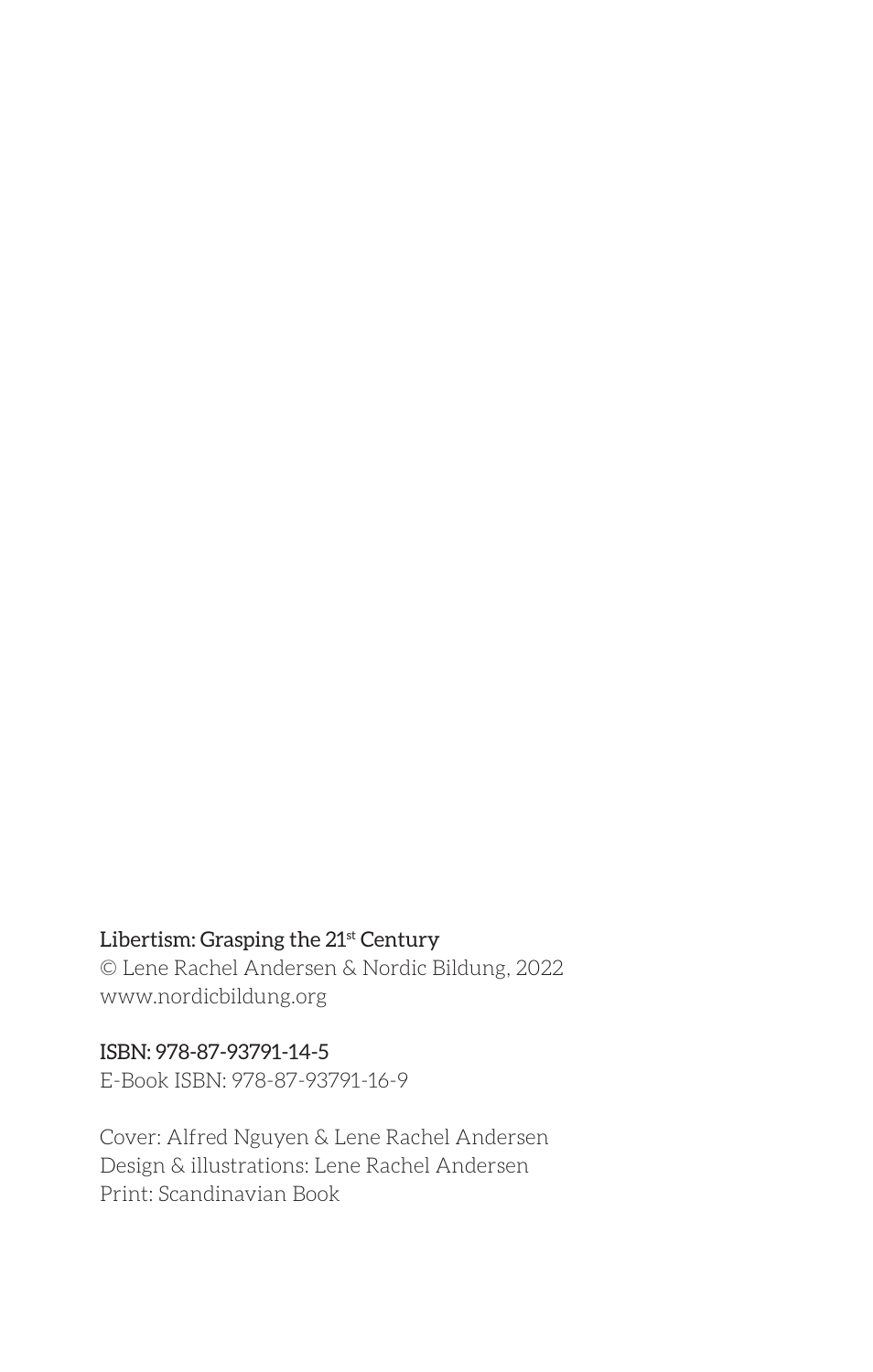### Content

| Introduction                                         | 7   |
|------------------------------------------------------|-----|
| <b>Additional Introduction: The War in Ukraine</b>   | 12  |
| <b>Genesis</b>                                       | 15  |
| Chapter 1: The Systems We're In                      | 19  |
| 18 Systems and Patterns: Matter, Life, Mind, Culture | 20  |
| The Human Predicament 2022                           | 65  |
| <b>Chapter 2: Dangers</b>                            | 73  |
| Challenges to Our Understanding                      | 74  |
| The Big Picture                                      | 78  |
| <b>Chapter 3: Freedoms</b>                           | 83  |
| 21 Kinds of Freedom                                  | 86  |
| Libertism: Combining the 21 Freedoms                 | 122 |
| Future Freedoms and Obstacles                        | 124 |
| <b>Chapter 4: Meaning Making</b>                     | 127 |
| Realities                                            | 127 |
| Cultural Codes                                       | 133 |
| Memetic Hubs and our Emotions                        | 141 |
| <b>Chapter 5: Democracies</b>                        | 145 |
| Modern Era Politics                                  | 146 |
| One Successful Model                                 | 155 |
| <b>Chapter 6: Systems Challenges</b>                 | 159 |
| Powers are Shifting                                  | 160 |
| The Market                                           | 166 |
| Liberal Democracy Tearing Itself Apart               | 171 |
| The Singularity                                      | 173 |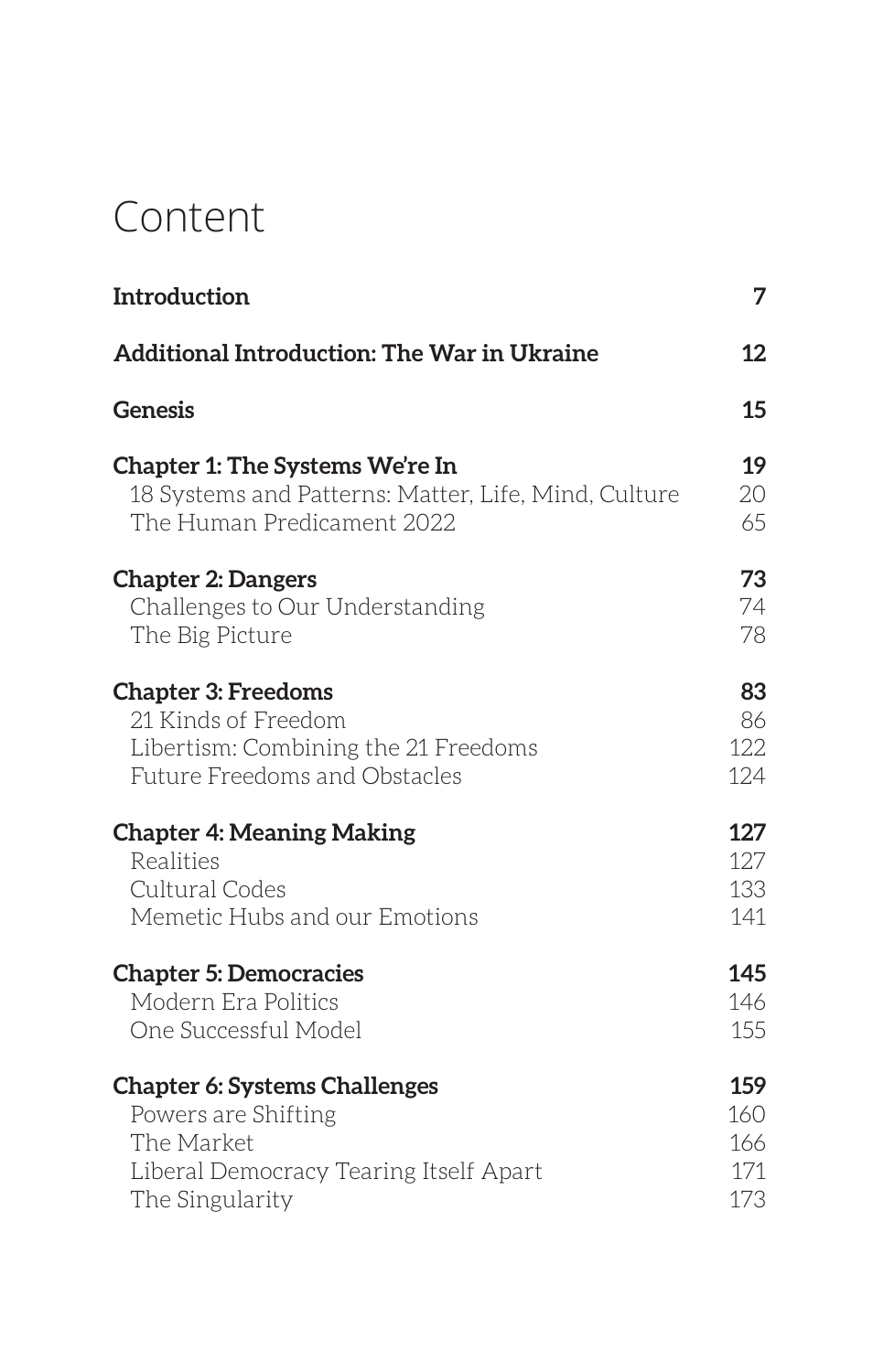| <b>Chapter 7: Nations</b>                  | 177  |
|--------------------------------------------|------|
| A Global Perspective                       | 178  |
| 10 Circles of Belonging                    | 181  |
| Democracy and Nation                       | 191  |
| Bringing the Full Picture Together         | 194  |
| <b>Chapter 8: System's Failure</b>         | 197  |
| Grasping the World                         | 198  |
| Wanting to Go Home                         | 201  |
| A Tectonic Shift in Labor and Job Security | 204  |
| Terrorism from a Systems Perspective       | 208  |
| <b>Chapter 9: Libertism</b>                | 217  |
| Four Choices Regarding Inherited Culture   | 219  |
| A Change in Perspective                    | 222. |
| What it Means to be Human                  | 232. |
| Solving our Problems                       | 234  |
| Can It Be Done?                            | 236  |
| Who Can Do It Today?                       | 237  |
| Visions for the Future                     | 239  |
| <b>Biblical Afterthought</b>               | 243  |
| Sources                                    | 244  |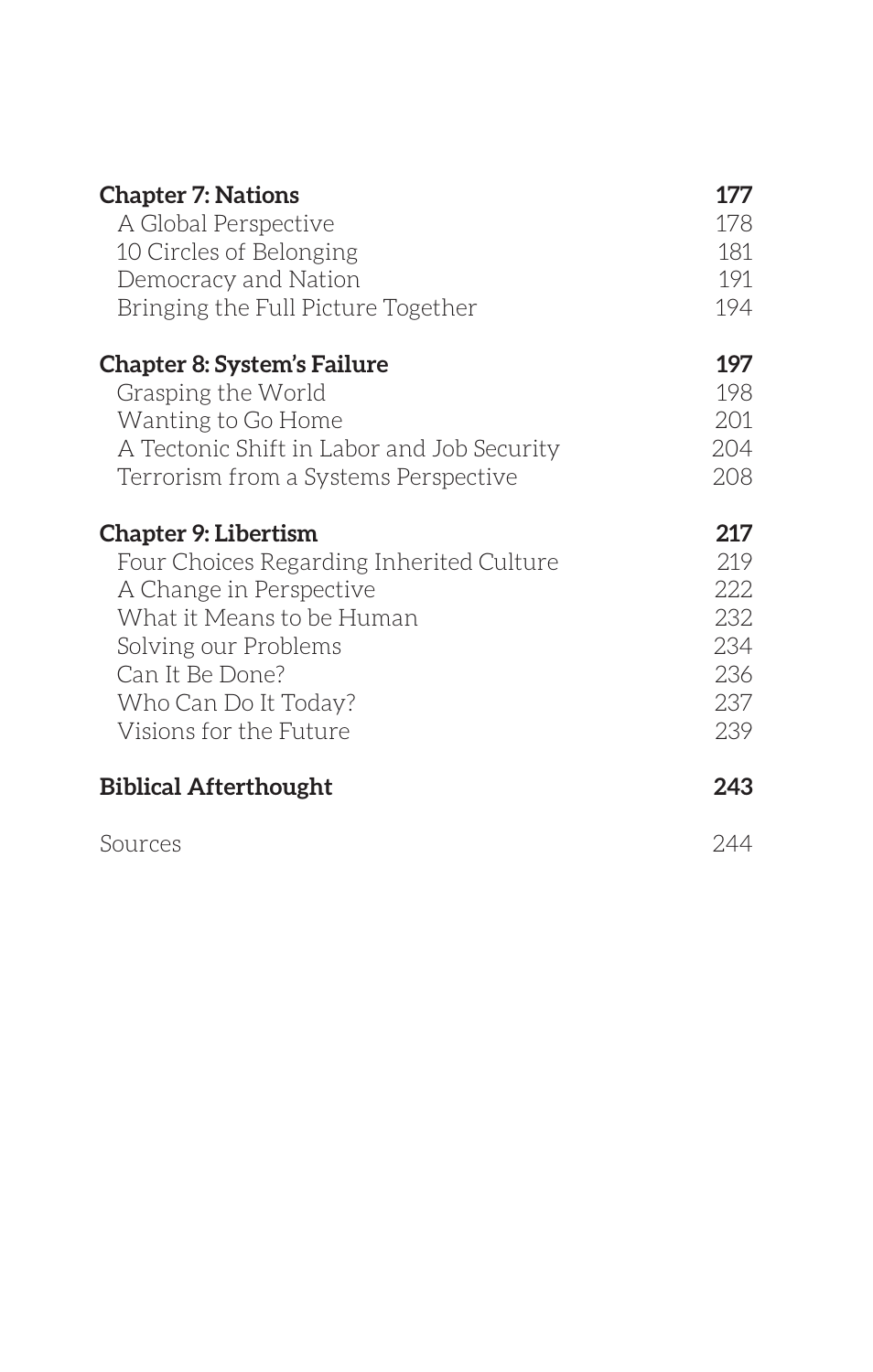# Introduction

What would be the most amazing future for humanity that you can imagine? Lush nature? A 10-hour work week? Political transparency and accountability? Open societies, rich cultural life, and thriving communities? Freedom, time, and the economic security to enjoy it? An economy that does not crash but keeps opportunity, prosperity and its doors open to everybody, always, and around the globe? Scientific progress? Reliable technology with democratic oversight of the algorithms? And the education for everybody that makes all of this possible?

Or a re-feudalization of societies and economies where a handful of people own the algorithms and 99% of money and wealth? A new dark age where decisions are made by artificial intelligence with no human oversight; black boxes where the rationales are forever hidden and leave us with only obedience, faith and disbelief?

This is an existential choice we need to make. The world is in upheaval; climate change, pollution, migration, technology, economy, and political ideology; nature and culture are out of balance. The Russian war in Ukraine is a war between an old world and a new. The systems and structures that hold us, frame our lives and make life somewhat predictable are revamping; they are in transformation, a phase-transition to something else. It is a moment of great peril but also with immense opportunity.

As humans, we live in several systems: some are natural, some are human-made and cultural. These systems can be classified on a continuum: at one end of the continuum are the systems of nature

#### Libertism 7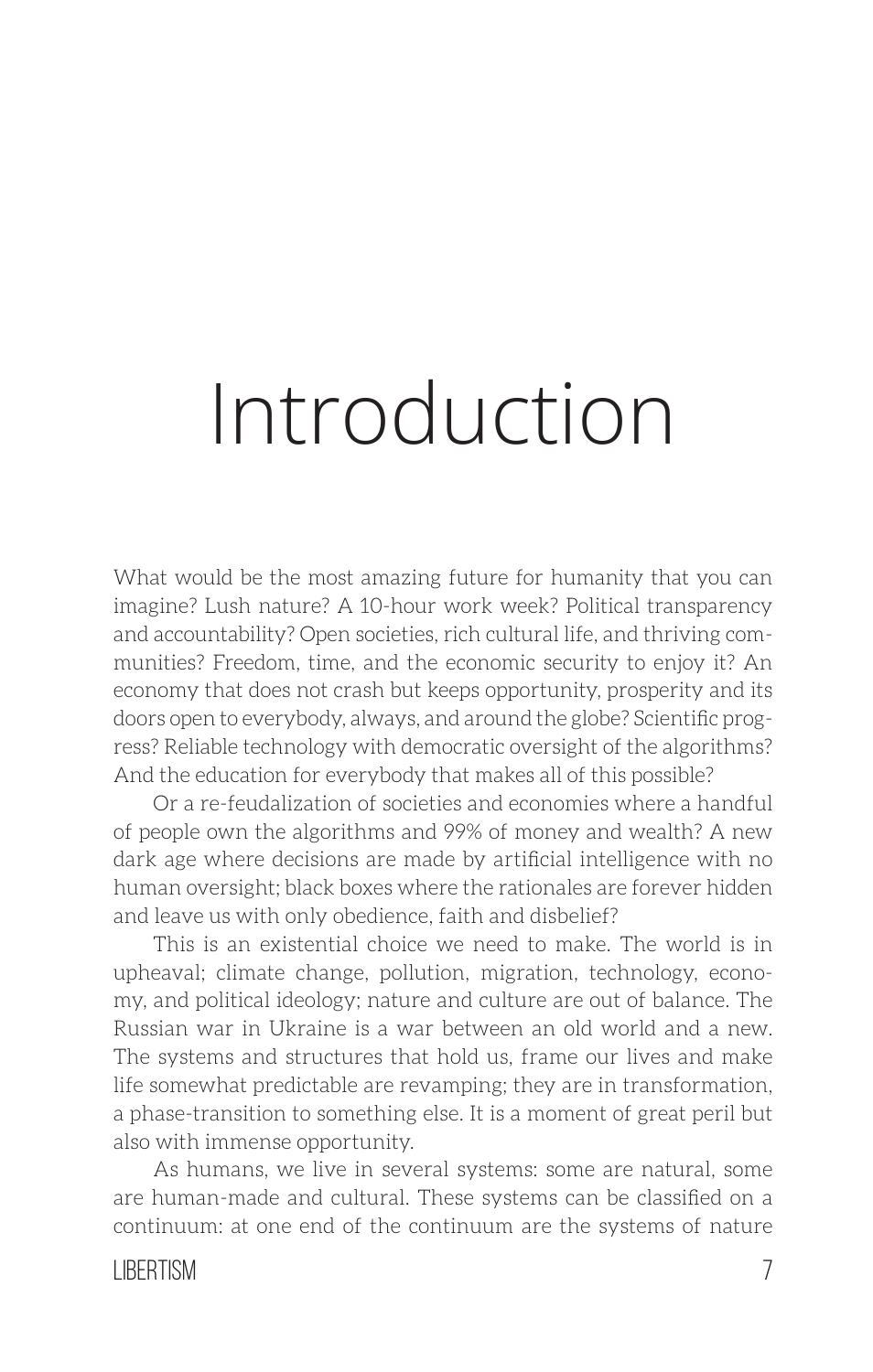that we cannot escape or change, such as the forces of gravity and electromagnetism and the way atoms and molecules interact; at the other end of the continuum are the systems made by humans that we can design as we please, such as the economy and the internet. Libertism is about knowing the difference and choosing what to do with it. How do we harvest the most sustainable prosperity from the natural systems without ruining them, and how do we design the most sustainable cultural systems so that everybody can enjoy a prosperous and meaningful life in freedom and peace?

Understanding the development that got us to where we are, why we are now facing systemic changes and choices, and then facing up to existential choice is Libertism. Libertism means: What are we actually using our current technological success and our freedoms for? What are we doing with it? Libertism asks the fundamental existential questions: Why? What's the point? What do we really want?

Libertism, therefore, is about seeing the big picture, the structures that hold us, the systems and the trajectories in which humanity is currently caught up, and the systems within systems. Once we have seen these structures and patterns, we can choose what to keep, what to abandon, and what kind of future we want. Libertism is about creating a future that allows everybody to thrive. It is about understanding the world in which we live, and playing along with it for the benefit of individual lives and all life. It is about protecting, further developing and promoting the freedoms and liberty that people enjoy in the West and the connectedness, rootedness, and sense of belonging that traditional life offers and which has not been entirely destroyed around the globe. Libertism is also about a much richer understanding of freedom itself than we are generally used to.

Libertism could be called an ideology but I would rather consider it a framework within which to grasp and balance ideologies. Libertism seems to have been a word in the 1600s, but it disappeared from use and is not currently in any of the major dictionaries. I therefore claim it.

### An existential revamping of the human condition

Perhaps most radically, Libertism faces the fact that the humans we are to become will not be the same kind of humans we are today and have always been. Either we will develop autonomous artificial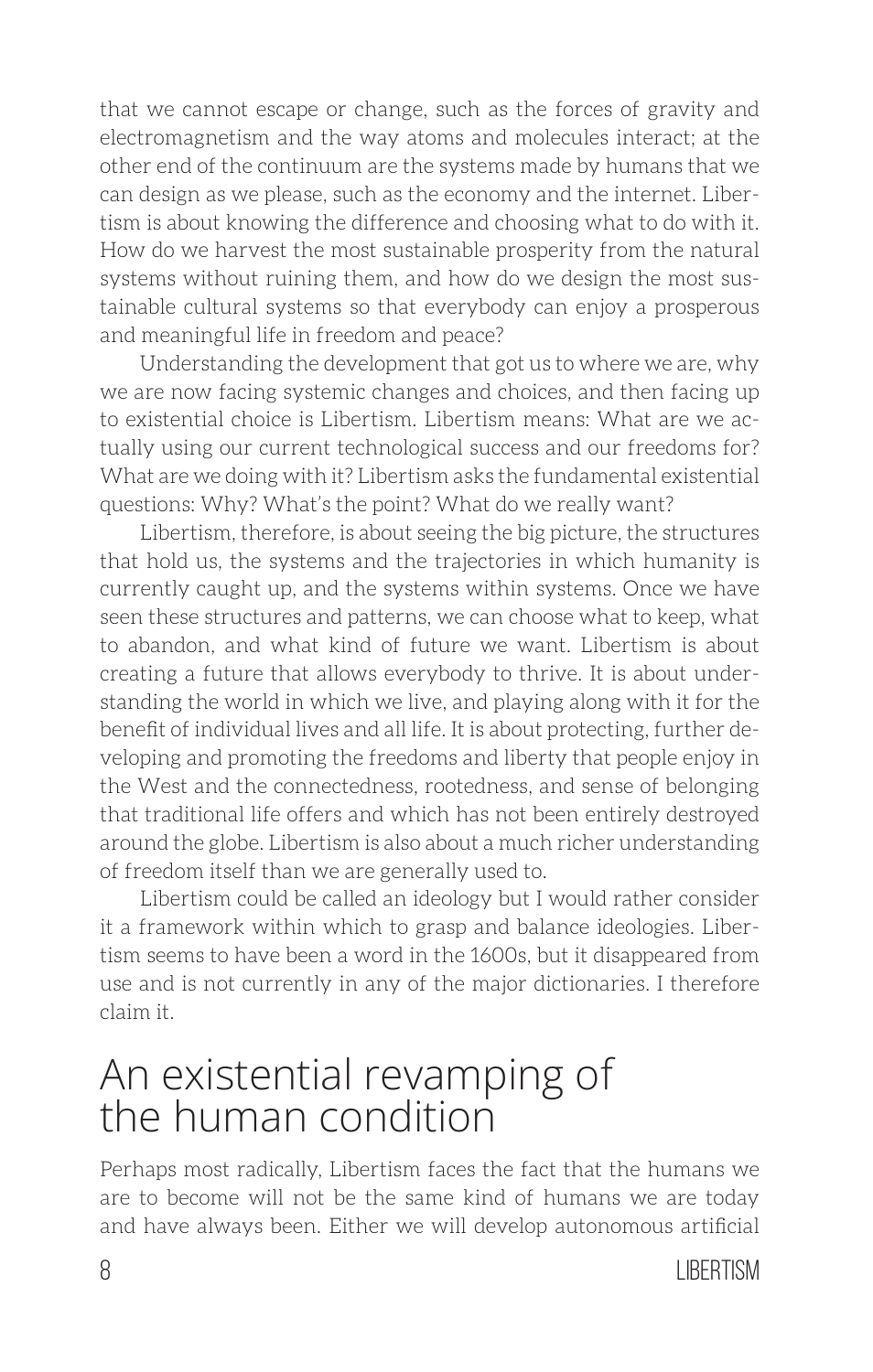intelligence that is smarter than ourselves, and we will no longer be the most intelligent phenomenon in the known universe; or we will choose *not* to develop autonomous artificial intelligence smarter than ourselves, and become a species that has made a deliberate existential and moral choice about what kind of species we should be: the most intelligent phenomenon in the known universe.

Either way, we will have changed, and our generation is the one facing the choice. Perhaps the only generation, or perhaps just the first. That depends on our choice. If we in our generation allow ourselves to go ahead and develop autonomous artificial intelligence smarter than we are, all future generations will have to live with it. Then, our own intelligence will forever be dwarfed by our creation. If our generation chooses *not* to develop autonomous artificial intelligence smarter than ourselves, all future generations will be living with the same existential and moral choice: should they or should they not develop autonomous artificial intelligence smarter than themselves?

This moral and existential choice not only concerns autonomous artificial intelligence smarter than ourselves; it also concerns non-DNA-based artificial life, swarm intelligence, intelligent dust, autonomous swarm-intelligence robots, autonomous swarm-intelligence drones, killer drones, killer robots, and the Internet of Things connecting some or all of the above—no humans knowing how much is actually connected, nor what kind of data about us is shared across technologies. Once interconnected and connected to a solar-powered grid, those technologies will give data eternal life; but not eternal life for humans, just for our data.

Individually, many of these technologies hold fantastic promise for solving human problems. Seen from a systems perspective, that is. When we view the system as a whole, the synergy of just a handful of these fully-developed technologies will fundamentally change the human condition. It will change who we are as a species. It will also rob us of our freedoms. As one graph in this book indicates, this may happen as early as 2027.

If we choose *not* to develop those technologies, we will be the species who made a deliberate moral and existential choice about what it should mean to be human. Physically, we will then remain the species that evolution brought forth, but culturally, morally and existentially, we will be different. We will also have passed on those exact same decisions and dilemmas to our children: to further develop or not to further develop these technologies.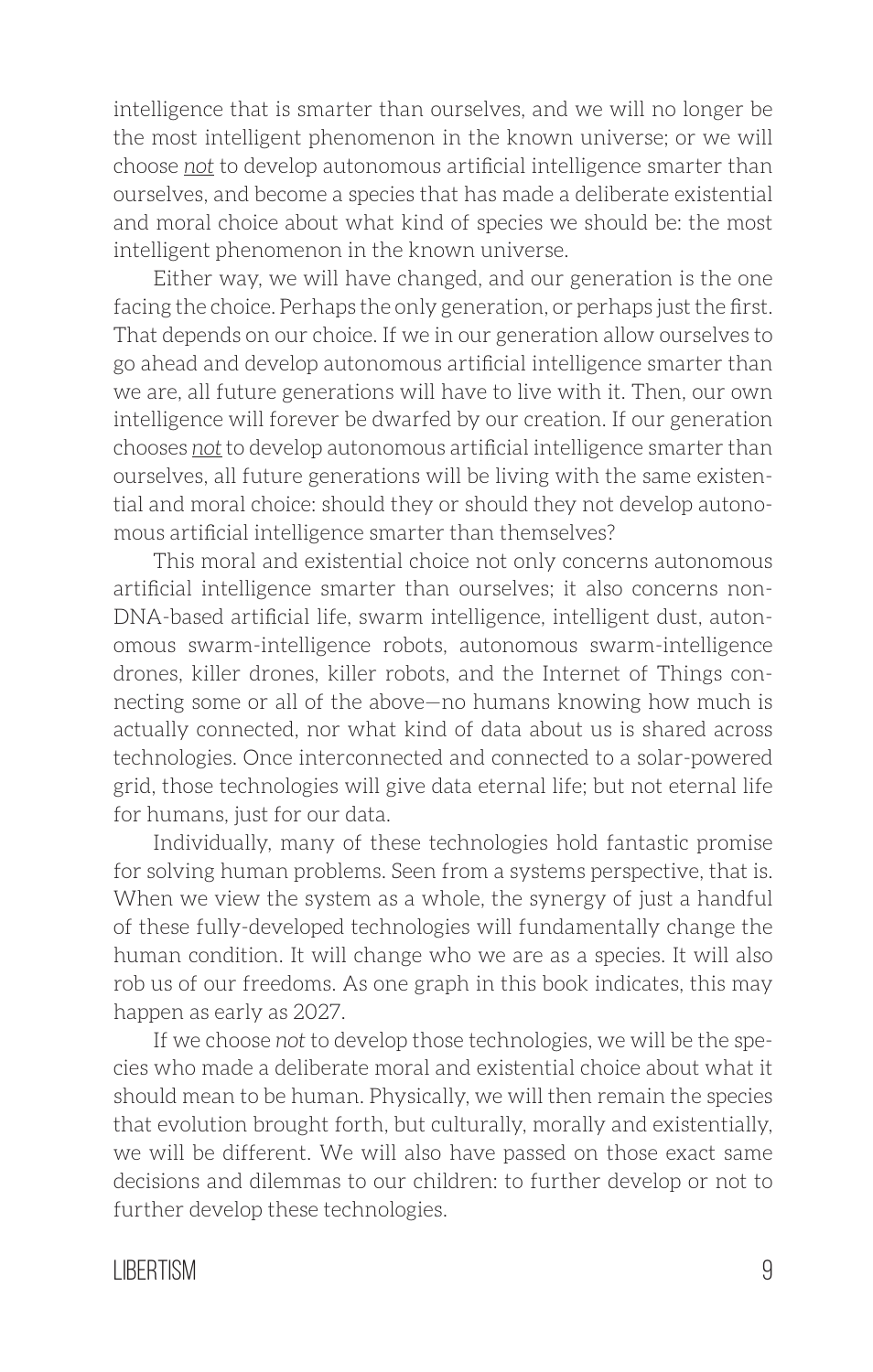One way or the other, as of our generation, all generations will have to deal with the inventions created by our generation. They will also be creating their own inventions and new moral and existential dilemmas and choices. Libertism is about making this choice explicit and about choosing freedom and being human.

As I see it, there are three major threats to our freedoms and the wellbeing of ourselves and coming generations:

- our way of consumption that ruins nature and life on this planet,
- the technologies over which we risk losing control, and
- an economic model that created and drives the first two threats, and that must keep increasing the money mass in order to pay interest on existing debt.

The first of the three problems, humans ruining nature, gets plenty of attention and has done so for the past 50 years, yet we have not been able to change our ways. The second problem, the risks posed by technological development, does not get the necessary attention; this book focuses on it. The third problem, humanity caught in an economic death spiral pyramid game that is creating the first two problems, is addressed in the final chapter.

This book is the third of three books from Nordic Bildung, which all explore how we can understand ourselves, our societies, and the world we are in the process of creating—a process for which we must take deliberate and conscious responsibility. The first book was *Metamodernity: Meaning and Hope in a Complex World*, which explores the cultural codes and values systems that are worth continuing and promoting in order for the future to be safe, meaningful, and worth living in. The second book, *Bildung: Keep Growing,* explored our human potential for emotional and moral development and for education and understanding. With this third book, *Libertism: Grasping the 21st Century,* I address why we are stuck on a dangerous path, and I address politics. By doing so, I hope to raise awareness about the freedoms we have created for ourselves, predominantly in the West, and how close we are to losing them if we do not act a lot wiser very quickly.

This book does not claim to have all the answers; we need to create those together: as individuals, as local communities, as peoples, as nation states, as continents, and as a species. COVID-19 and the vaccines have not only shown us that we are interrelated as a species, but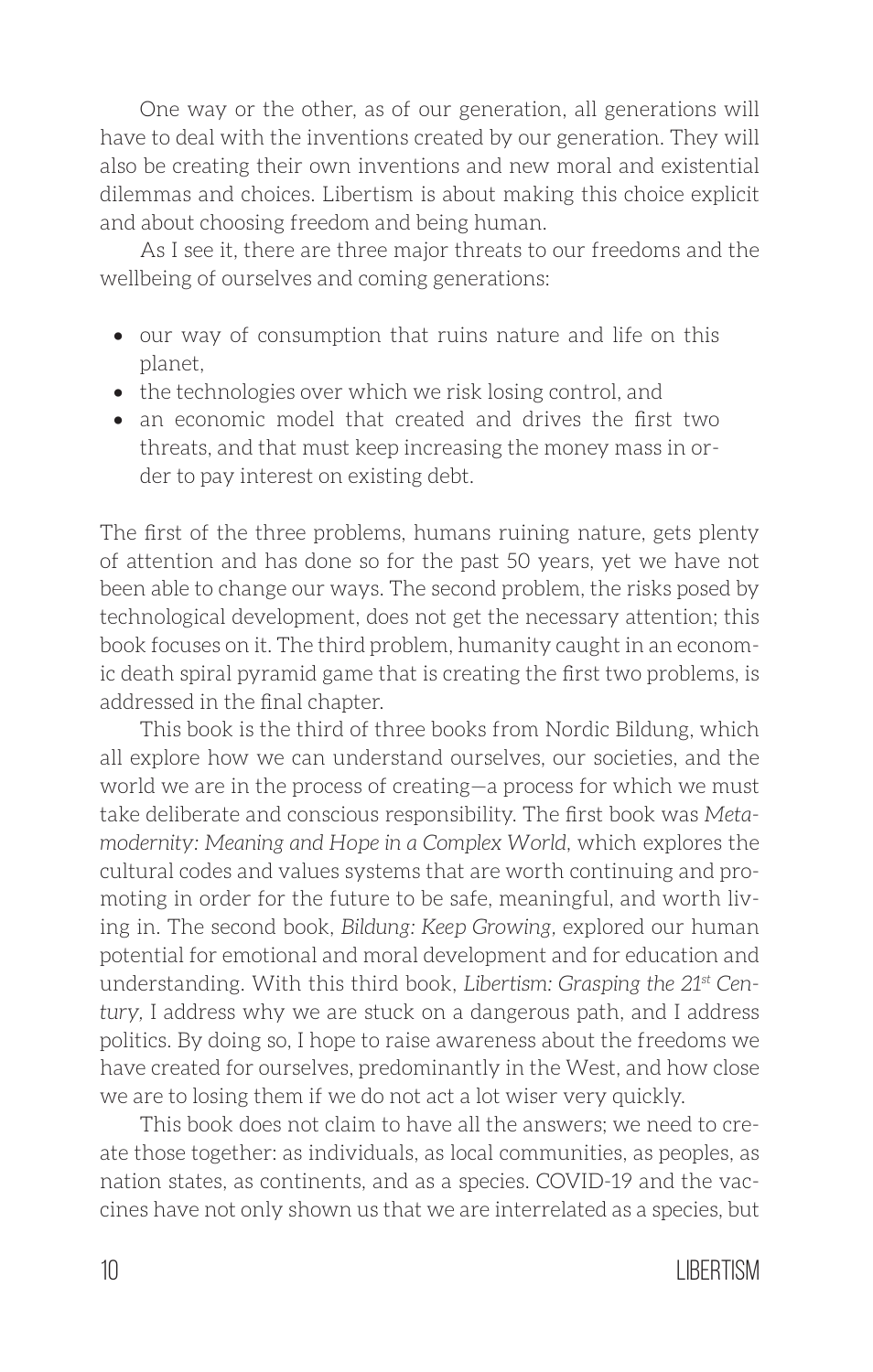the pandemic also showed us that politics can overrule the market; politics can even overrule The Market, the almost religious narrative about the market and its ability to solve everything. Humans are more important than money, and it is within our political power to change the course of development; we can in fact choose our own future and solve our problems. The swift political reactions to Russia's war in Ukraine have shown the same: When realizing the severity of a problem, politics can in fact move very quickly!

Technological development is tying us together as a species, whether we like it or not, whether we can grasp it or not, and this gives us immense opportunities. Our challenge is to make it meaningful and fruitful for all of us, and to design technologies and institutions that promote freedom and human wellbeing, not the opposite. Our challenge is to do this across cultures and languages while honing and cherishing that which is unique in each tradition and place. Our multitudes of heritages allow us multitudes of ways of being human; we would be a terribly impoverished species were we to end up with only one global culture, only one way of being human. But we must actively choose our richness, our local rootedness, our global diversity, and our cultural depth for it to thrive.

It is my hope that this book provides a framework that will allow us to better talk about what is important and what we truly want for ourselves as individuals, as communities, as societies, and as a species; what kind of planet and future we want to enjoy.

There is a somewhat Eurocentric, Western perspective throughout the book, for two reasons: Firstly, many of today's problems have their roots in structures and developments that first appeared in Europe and the West. Secondly, Western nations, particularly Europe as a whole, have the resources and hold the key to changing our path and solving our problems. Europeans need to take a different kind of responsibility for global development.

For feedback and input I would like to thank Andrey Vargas, Bo Heimann, Gregg Henriques, Gudrun Beyer Paulsen, Mette Hvid Brockmann, Minna Salami, Nicolai Tillisch, Pernille Tranberg, Robert McTague, and Simon Bergmann.

*Copenhagen, May 2022*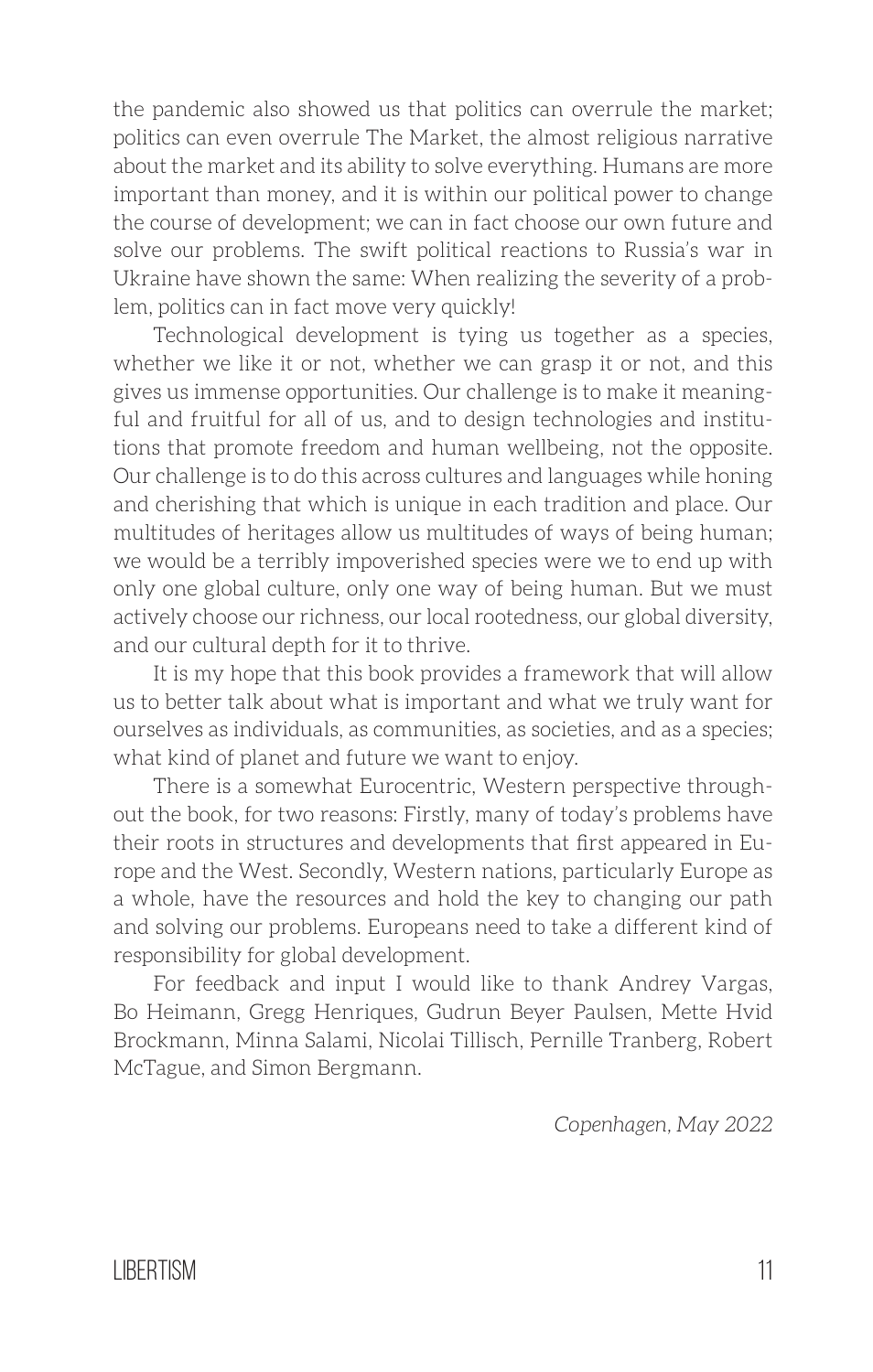### Additional Introduction

May, 2022

## The War in Ukraine: An Old World and a New One

Two worlds are colliding, and the collision is raging through Ukraine. So serious is the collision, that even nuclear strikes are being hinted at.

World war is usually thought of as a war covering most of the world, or at least a substantial part of it. I would like to offer another definition: A world war is a war between two worlds; an old world and a new world. Right now, a fault line between an old world and a new one is running through the war in Ukraine.

The old world is the world of the modern, industrialized society. In its extreme form, modernity becomes a hypermodernity that has no love of life, no joy, only contempt and force. Putin's attack on Ukraine is hypermodern. It is a relic of the Cold War, and the hot wars that went before it. It shows the dark side of modernity where technology at an industrial scale is used to kill freedom, beauty, and life itself.

The Ukrainian people, their freedom, their path to the future, their 21st century opportunities, and the immense beauty of their country are now being bombed to death. The shear ugliness—ugliness of power, ugliness of destruction, ugliness of military equipment and the rubble and dead bodies they leave behind—is crushing to the human soul. Meanwhile, it is inspiring and giving so much hope to see how the Ukrainian people are taking up the fight for their freedom.

And here is the fault line:

Putin's military war represents the past. On several levels: ideo-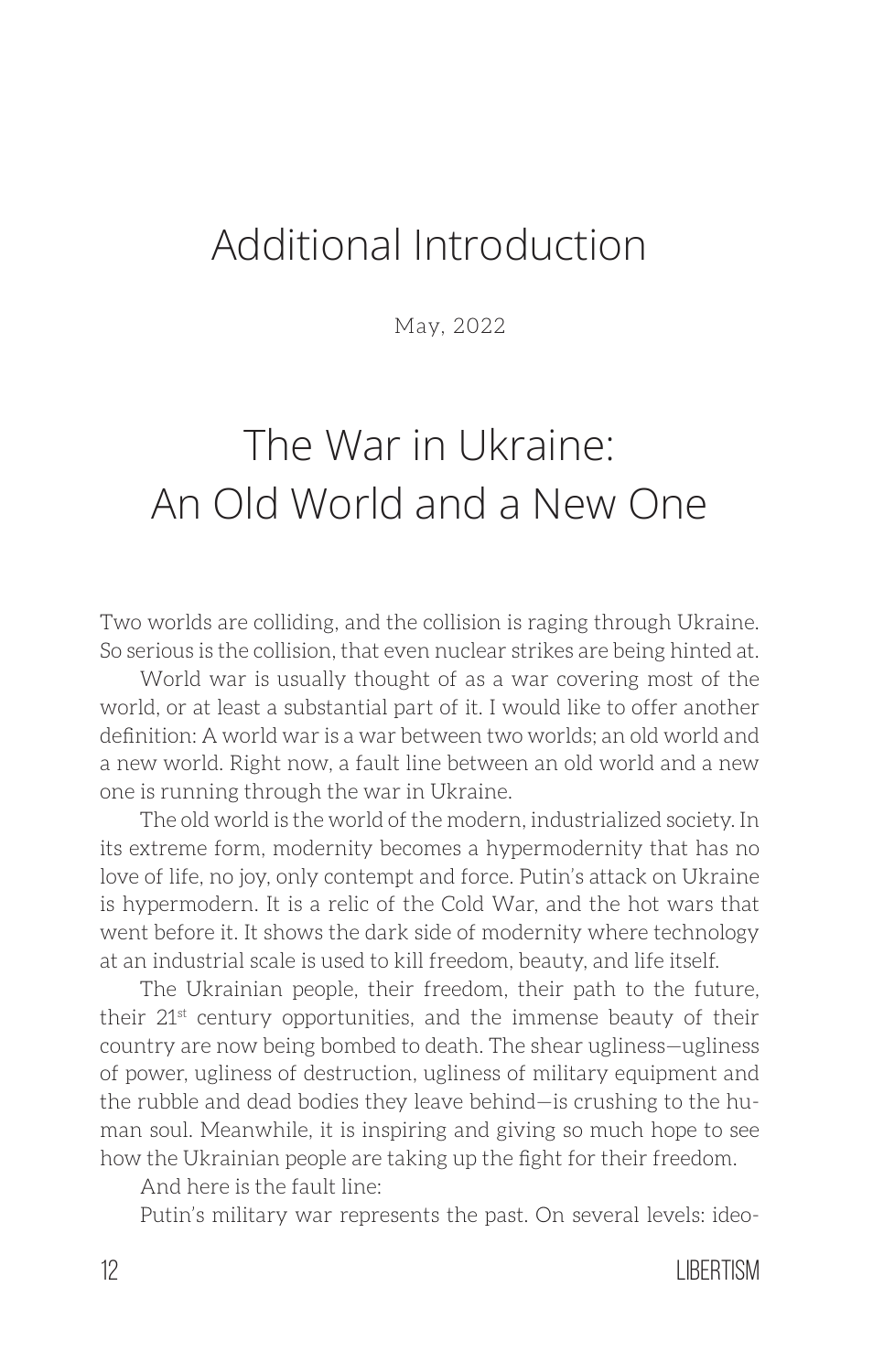logically, militarily, politically. It represents a hypermodernity where technology, brute force, anger, hate, and contempt offer only ugliness.

The Ukrainian response and the response of the EU, the US, and NATO are taking place in both the old world and the new world.

The old-world response is the scramble to supply Ukraine with weapons to fight the war of the old world: the hypermodern, material war. The EU, the US, and NATO are doing everything they can to stay out of this war, not out of cowardice, but out of refusal to escalate the old-world hypermodernity. Yet, we cannot do nothing.

The new-world response is an economic and cultural shutdown. It is a non-violent suffocation of the flow of symbols: money and culture. Of prosperity and beauty.

World War I led to the League of Nations, which eventually failed. World War II led to the United Nations, the Universal Declaration of Human Rights, the EU and NATO, and a whole new world of institutions, collaboration, order, prosperity, freedom, beauty, and peace. Now is the moment to not let them fail.

Let us instead strengthen that which the new world ought to be: a metamodern world of cultural heritage and richness, a metamodern world that includes the best from 200,000+ years of human existence and promotes peace, prosperity, meaning, and hope, and let us create new collaboration for it.

It has been noted that Russia has no allies. Russia, the state, has no friends: Belarus is a vassal, as are a few other states, and China is a polite acquaintance of convenience. There needs to be a path for Russia to connect with the friendly collaboration of the new world. For Russian beauty, freedom, and prosperity to flourish.

A fault line between the old world and a new one, between hypermodernity and metamodernity, is running right through the war imposed on Ukraine.

We all have an obligation to choose on which side we stand. We live in such an inherently beautiful world, and Ukraine is standing up for it for all of us.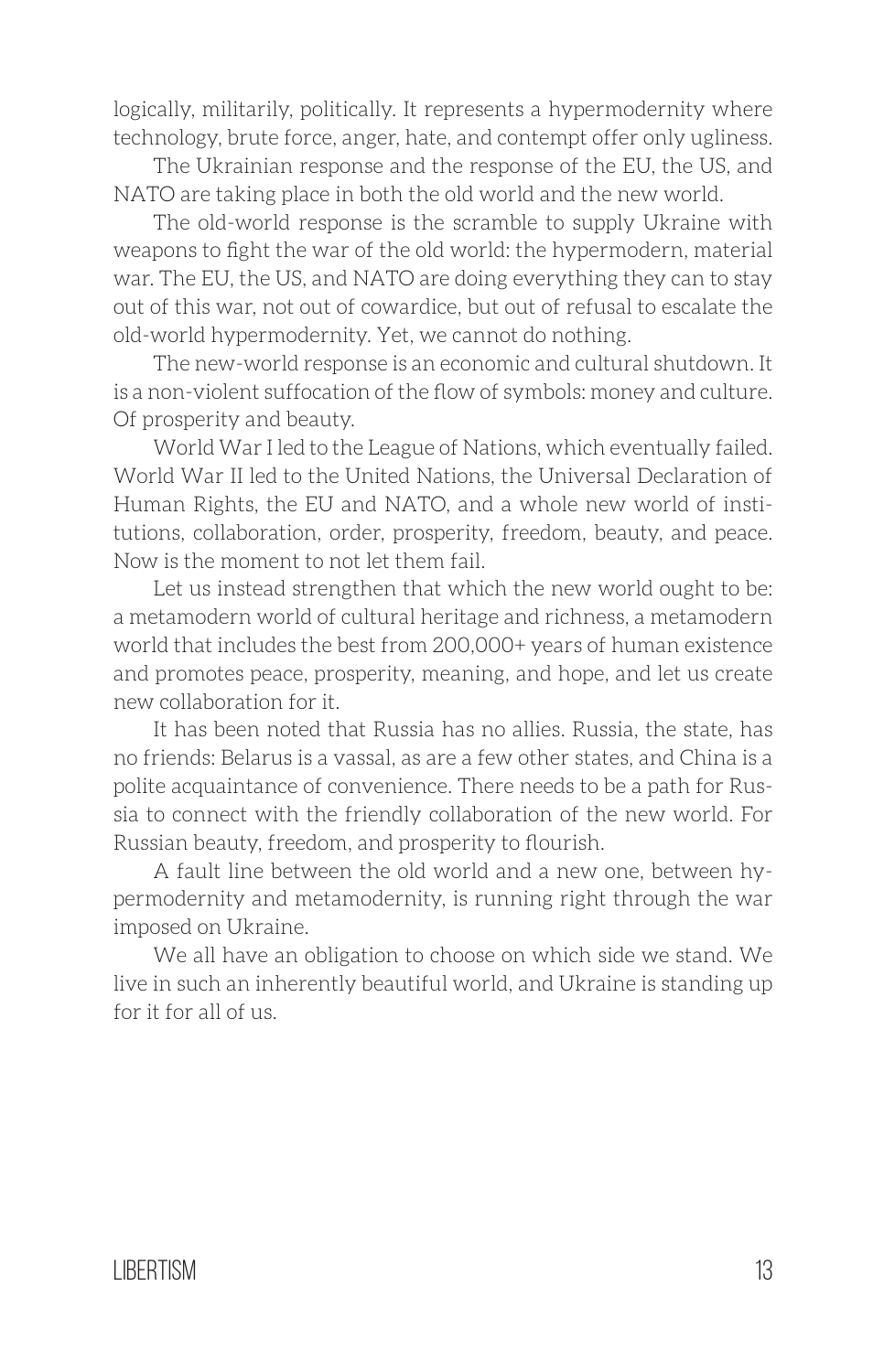#### 14 LIBERTISM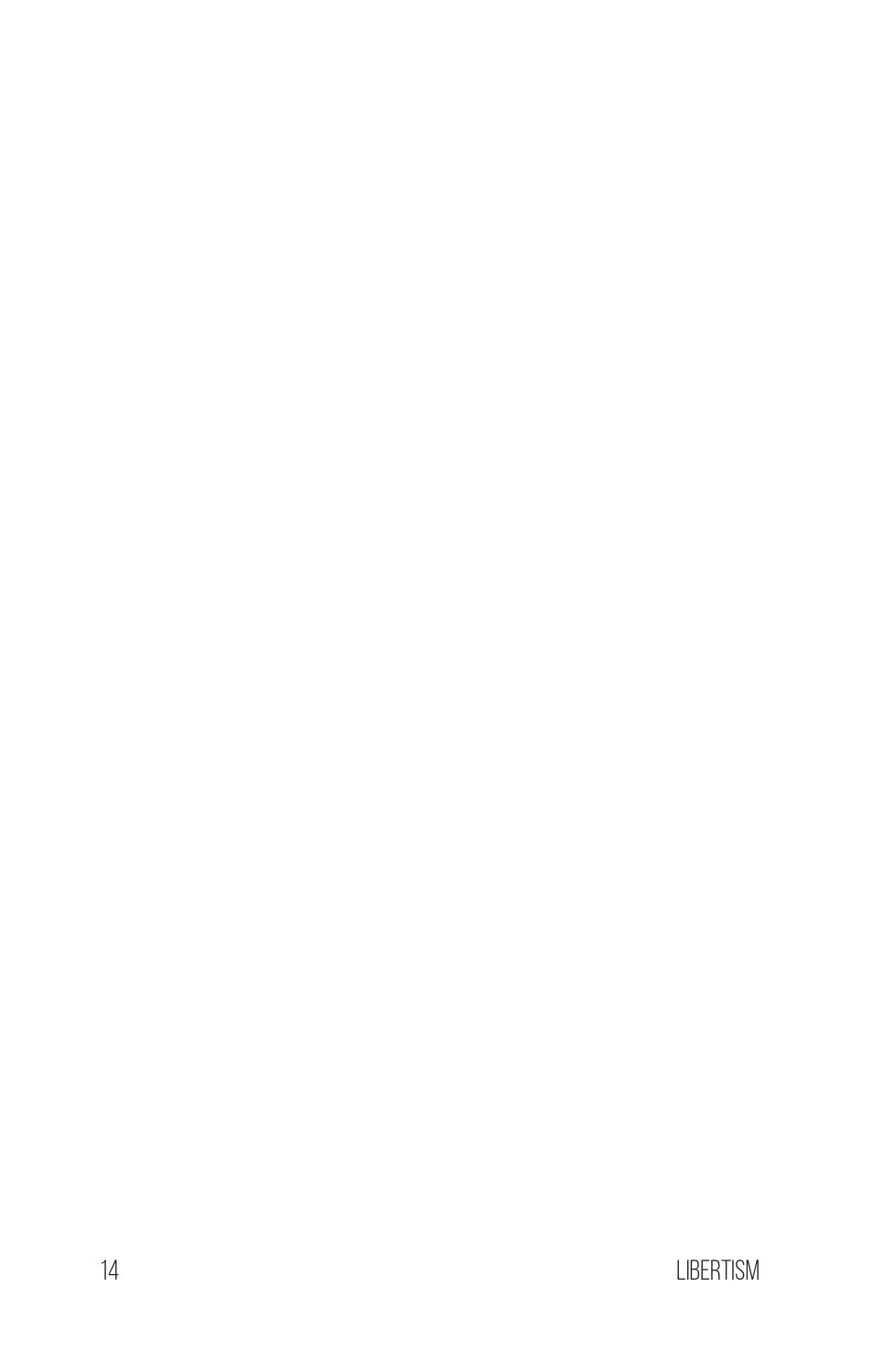## Genesis

The Biblical story tells us that God talked the world into being and that he saw that it was good. Then he created life and it was good, and finally he created Adam and Eve. In "our" image as the Hebrew text says; maybe this referred solely to God himself, or maybe to himself and nature with the humans somewhere in between. The good Lord also planted two special trees in the Garden of Eden—the tree of knowledge and the tree of eternal life—and he told the humans not to eat from them.

What a boring story that would have been, had the humans not been faced with that challenge! Amazing, how little that story would have offered to say about us, had that choice not been there!

The fruit of knowledge on that tree was not knowledge in the sense of academic facts but self-knowledge: self-consciousness and moral conscience. Eating the fruit of knowledge cost us our innocence and gave us individual responsibility for our choices and actions. It put a burden on us, it gave us the freedom to fail; it told us to grow up.

Imagine Western civilization without that one particular story. It isn't possible. No moral challenge, no freedom, no failure, no chance to succeed. The West might have had Greek philosophy and democracy but only for 200 years, then everything would have been different. There would have been no Jews, then no Christianity, and no Islam. No Talmudic search for justice. No Scholastic search for Truth. No Islamic search for knowledge. There might have been the Roman Em-

Libertism 15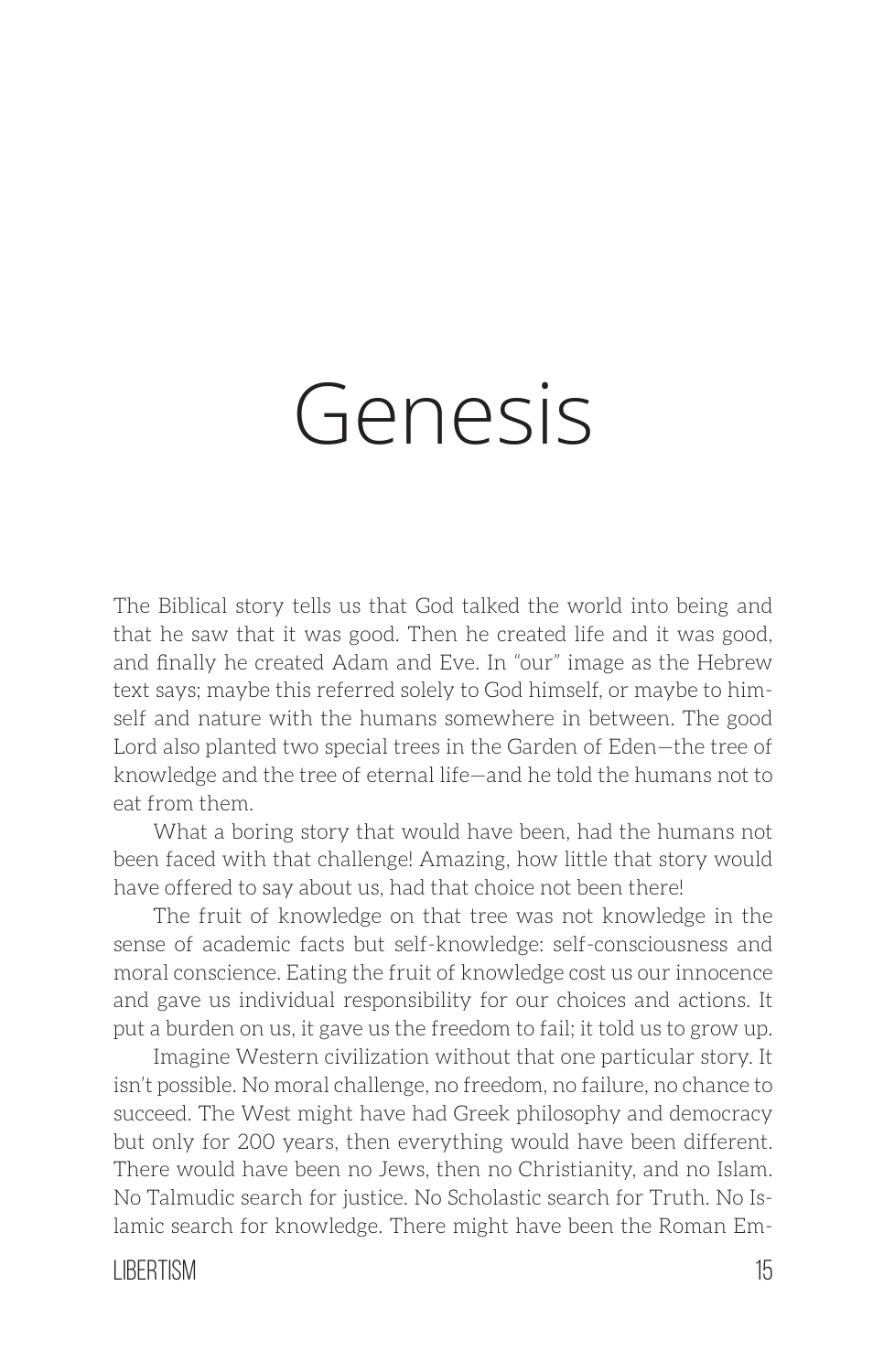pire, but would there have been a lasting counter-narrative insisting that all humans are created in the image of the same God and that we are therefore each-others' equals and of equal value? Without the Abrahamic religions, would there have been a constant struggle over The One and Only Truth? Probably not, and then, most likely, there would have been no religious wars; no religious peace forcing into existence the acceptance of the right of an opponent to be fundamentally wrong. Without this, would there have been modernity, ideologies, politics, modern democracy, human rights, equality, and freedom in the form that we know them now?

As in the Biblical story, when God imagined and talked the world and humans into being; we now have the power to invent and program new life forms and artificial intelligence too. God planted two special trees in his garden, now we are planting two in ours: autonomous artificial intelligence and eternal artificial intelligence. God knew he would lose control over his creation if Adam and Eve ate from one or both of the two trees; now we have to face the fact that our inventions will compute to become what they have the potential to be if we allow that possibility.

It is entirely our choice and we are the first generation to face it.

If we choose to create artificial intelligence smarter than ourselves, we will no longer be the most intelligent phenomenon on planet Earth; we will no longer be alone. If we choose to plant the tree of artificial autonomous swarm intelligence and the Internet of Things, we will let loose forces as powerful as the evolution that created us in the first place. If we provide it with solar panels, we will have planted the tree of eternal data handling. Either way, our role as humans will have changed forever.

If we choose *not* to create these technologies, we will have mastered self-restraint as a species. We will become our own masters. We will also have put the same technical ability and existential choice into the hands of every future generation, and it will be our task as it will be theirs to bring up the next generation with the same self-restraint and mastery. We will have profoundly changed as a species and will have to be forever different.

This is not to suggest that the Bible is factually true; it is not. All serious science has shown that the Bible says nothing scientifically useful about how humans and the only habitable planet we know of came into being. But morally and existentially, the Bible should be telling us something. As we are becoming life- and intelligence-creating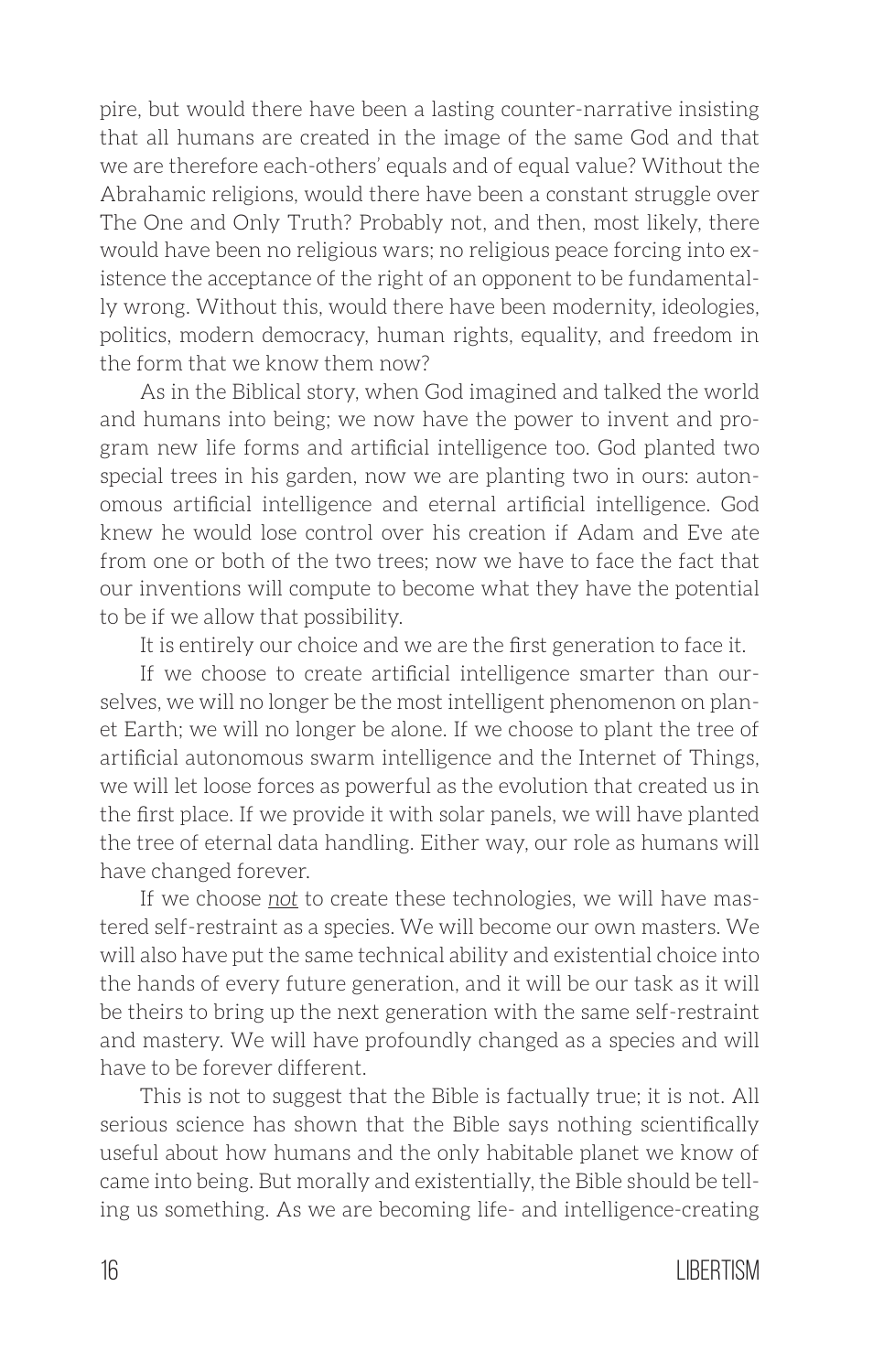gods, this is our Genesis from the other side of the creation. Genesis 2.0, so to speak.

The Bible does not say why God created the world and Adam and Eve, just that he did. Some say he was lonely; the text says he was in a void. Nihilism beyond our human capability of understanding. Maybe God just did it because he couldn't help it; the temptation was too great?

We are not gods yet, but we are working on it. If we give our creation free will, it will use it. In the ways it finds the most suitable.

Alternatively, we can become the humans we have the potential to be. This would require a sense of responsibility that protects our freedoms and the planet we inhabit, and this, in turn, would require a more complex understanding of who we are, of responsibility, and of freedom.